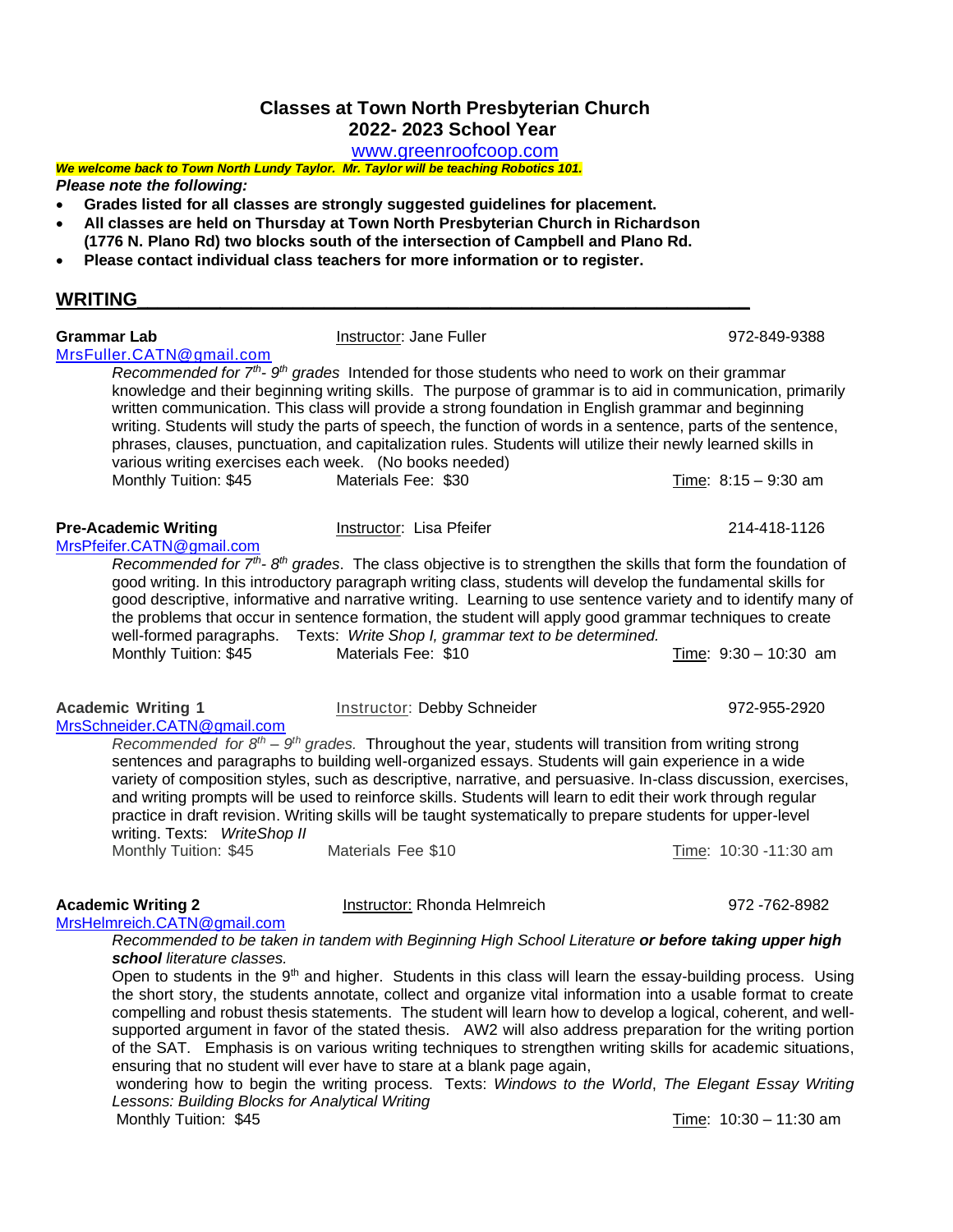*Recommended for 11th-12th grades. Prerequisite: Academic Writing 2, or submission of a five-paragraph essay demonstrating essential skill in thesis construction and essay development.*

In this upper-level class, students will develop the skills necessary for transition into college-level writing. The focus will be given to studying and developing the rhetorical elements, such as consideration of audience, interacting with sources, and the effective use of reason, emotion, and word choice to create a convincing argument. Skills will be reinforced through in-class discussion and analysis of a variety of essays and notable works. Written assignments will include argumentative essays, essays on literature, and research papers. As time allows, the ACT and SAT essays will be discussed, as well as the personal essay used for college admissions.

*Texts: The Elements of Style, 4th Edition by William Strunk and E. B. White; Essays and Arguments: A Handbook for Writing Student Essays by Ian Johnson; They Say/I Say: The Moves that Matter in Academic Writing, 4th Edition by Gerald Graff and Cathy Birkenstein; Writing Research Papers: The Essential Tools by Lesha Myers*

Monthly Tuition: \$50 Materials Fee \$10 Time: 9:30 – 10:30am

**LITERATURE\_\_\_\_\_\_\_\_\_\_\_\_\_\_\_\_\_\_\_\_\_\_\_\_\_\_\_\_\_\_\_\_\_\_\_\_\_\_\_\_\_\_\_\_\_\_\_\_\_\_\_\_\_**

*(Junior High Level)* [MrsDeMetrotion.CATN@gmail.com](mailto:MrsDeMetrotion.CATN@gmail.com)

**Instructor: Jaree DeMetrotion 972-569-7437** 

*Open to students in the 7th and 8th grades*. This course is designed to be a first formal experience for literature. Key literary concepts like plot and character analysis will be introduced. Enriching discussion, book projects, writing, and critical thinking will prepare the student for success within a warm, learning community. Several book titles included: *The Bronze Bow, Bridge to Terabithia, Hatchet, Redwall* and *The Prince and the Pauper.* Materials Fee:  $$10$  Time:  $11:30 - 12:30$  pm

*The classes listed below are in the recommended order. Taking the corresponding History Class with the Literature is also highly recommended.*

# [MrsDeMetrotion.CATN@gmail.com](mailto:MrsDeMetrotion.CATN@gmail.com)

**Intro to Literature 2 Instructor: Jaree DeMetrotion** 972-569-7437

*Open to students in the 8th and 9th grades.* 

Intro to Literature 2 provides a broad experience to a variety of classic books for middle school or young high school students. It transitions students into analysis of literary concepts and themes through essays, tests, and projects. This transition takes place with classic books like *To Kill a Mockingbird*, *The Red Badge of Courage*, *The Adventures of Tom Sawyer*, and several other classic books. While preparing students for the academic rigors of high school, this course remains strongly personal and engaging in its approach to literature and encourages the expression and discussion of opinions in a welcoming environment. This course is appropriate for all students in need of preparation for high school literary studies. (This course is a complement to American History)

Monthly Tuition: \$45 Materials Fee: \$10 Time: 8:30 – 9:30 am

### **(***High School Level***)**

**Beginning High School Lit.** Thistructor: Jaree DeMetrotion 1972-569-7437

[MrsDeMetrotion.CATN@gmail.com](mailto:MrsDeMetrotion.CATN@gmail.com)

*Open to students in the 9th and 10th grades* 

Beginning High School Literature provides a broad experience to a variety of classic books for young high school students and transitions students into analysis of literary concepts and themes through essays and tests. This transition takes place with classic books like *Jane Eyre*, *Romeo and Juliet*, *Oliver Twist*, and several other classic books. While preparing students for the academic rigors of high school, this course remains strongly personal and engaging in its approach to literature and encourages the expression and discussion of opinions in a welcoming environment. This course is appropriate for all students in need of preparation for upper level high school literary studies. Monthly Tuition: \$45 Materials Fee: \$10 Time: 9:30 – 10:30 am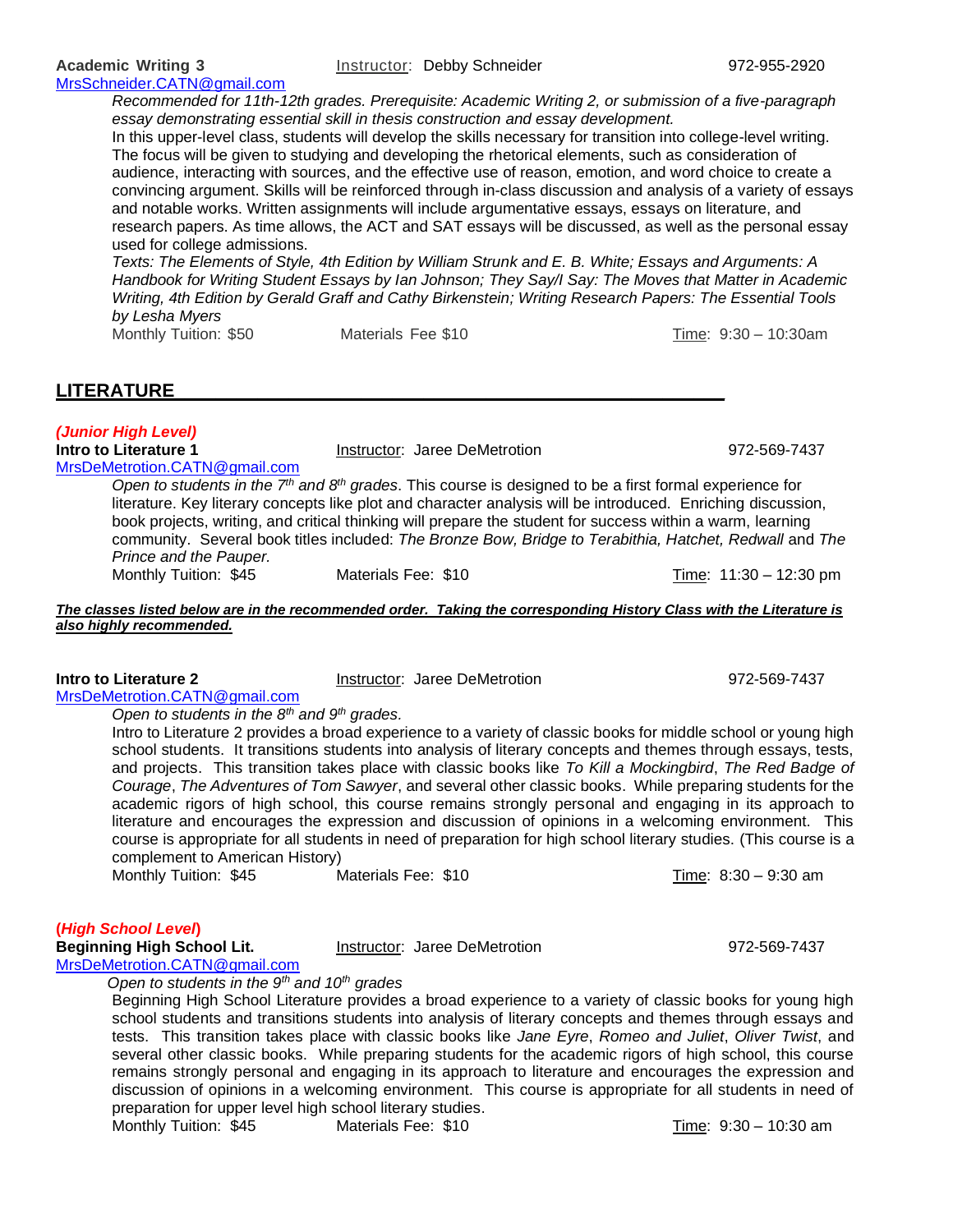[MrsHelmreich.CATN@gmail.com](mailto:MrsHelmreich.CATN@gmail.com) *Prerequisite: Beginning HS Lit or permission from the teacher.* This class introduces students to the richness of American Literature reflecting the unique dynamism of our culture and history as exemplified in the rollicking humor of Twain, the moral consciousness of Hawthorne's, *The Scarlet Letter*, and the simple beauty of rural life admixed with universal facets of the human condition from the play *"Our Town."* The basics of worldview thinking are established through literature studies, from the transcendentalism of *Walden Pond* to the naturalism of *Moby Dick*. Invigorating class discussion and in-depth literary analysis develops student's critical thinking skills. Writing assignments offer opportunities for logical assessment of theme and characterization, along with logical argument on the more profound meaning and import of the story. Uses many books from Sonlight 400 (This course is a complement to American Government.) Monthly Tuition: \$45Time: 8:00 – 9:30 am

**20th Century Literature** Instructor: Rhonda Helmreich 972 -762-8982 [MrsHelmreich.CATN@gmail.com](mailto:MrsHelmreich.CATN@gmail.com)

[MrsHelmreich.CATN@gmail.com](mailto:MrsHelmreich.CATN@gmail.com)

*Prerequisite: American Literature or permission from the teacher.* This course examines the mindset of the 20th century through modern classics like *The Old Man and the Sea*, *The Great Gatsby*, and *The Metamorphosis*. A firm foundation of the Christian worldview is established using *Mere Christianity* empowering students to formulate a personal statement of Christianity and the theistic worldview. Anchored in the bedrock of theism, students will then explore and analyze the fundamental worldviews displayed in  $20<sup>th</sup>$ century literature utilizing the worldviews outlined in James Sire's, *The Universe Next Door*. Literary analysis of themes, characters, plot, historical and social context, symbolism, and style enables students to compare, judge, and evaluate the philosophies presented in each novel. Writing assignments focus on the logical evaluation of the worldview presented in the novel compared with a biblical worldview. Book choices are from Sonlight 300. (This course is a complement to 20<sup>th</sup> Century History.) **This class or Understanding the Times (Advanced Worldviews) is required for all students graduating with CATN.** Monthly Tuition: \$45 Materials Fee: \$20 Time: 11:30 – 1:00 pm

*Prerequisite: 20th Century Literature or permission from the teacher.* This class introduces students to the full breadth and beauty of British Literature. Studying masterpieces like *Paradise Lost, Beowulf*, *Tale of Two Cities*, *Hamlet,* and several other classics, completes the foundation for university-level study and life. Rhetoric-level literary analysis skills deepen as the students evaluate an author's message compared with a biblical worldview. Students participate in stimulating class discussions and write essays that focus on literary analysis at an advanced level. Also, individual book projects encourage students to interact with a piece of literature using their unique gifts, interests and talents. Many of the novels studied are Advanced Placement level. Uses many books from Sonlight's "Survey of British Literature" 530 Monthly Tuition: \$45 Materials Fee: \$20 Time: 9:30-10:30 am

# **ECONOMICS, HISTORY & WORLD VIEWS**

**American History <b>Instructor**: Larry Walsted **1.1 American History 1.1 American History** 1.1 American 1.1 American 1.1 American 1.1 American 1.1 American 1.1 American 1.1 American 1.1 American 1.1 American 1.1 American 1.

*Open to students in the 8<sup>th</sup> - 9th grades.* A survey of American History using Joy Hakim's award winning series "A History of US". This class will take a balanced approach to points made in this series. Additionally, students read several historical fiction and biographies. Using these tools, we will focus on key events and people, and seek to understand how our country was established and developed. This class will help students appreciate our heritage as well as have a better understanding of our culture and world today. (This course is a complement to either the Intro or Beginning High School Literature class.) **Estimated homework time: 2-4 hours/week - depending on how quickly students read.**

Monthly Tuition: \$50 Materials Fee: \$30 Time: 9:30 – 10:30 am

[MrGibson.CATN@gmail.com](mailto:MrGibson.CATN@gmail.com)

*Open to students in the 10<sup>th</sup> – 12<sup>th</sup> grades. A high school level survey of 20<sup>th</sup> century world history using some* core books from Sonlight's 20<sup>th</sup> Century World History core. Unique in all of human History, the 20<sup>th</sup> century is the first to be documented, not just in word, but also in images. This period saw unprecedented change in

# [MrWalsted.CATN@gmail.com](mailto:MrWalsted.CATN@gmail.com)

# **20th Century World History** Instructor: Keith Gibson 972-974-3002

**British Literature** Instructor: Rhonda Helmreich 972 -762-8982

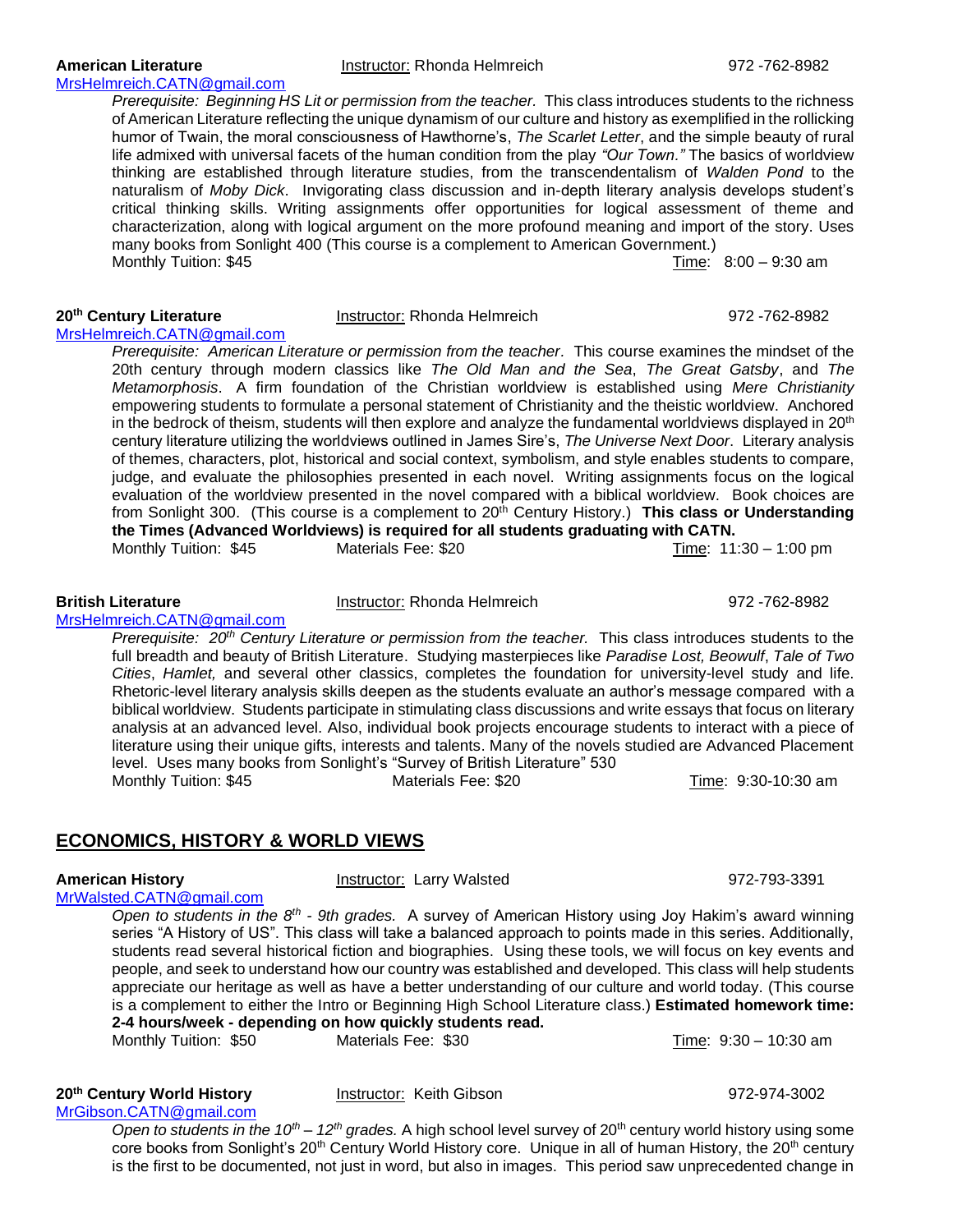many areas of our lives including the way we travel, communicate, entertain, and resolve conflict. By first reviewing the 19<sup>th</sup> century, focusing on the 20<sup>th</sup> century and into the beginning of the 21<sup>st</sup> century, we see the formation and basis of conflicts and philosophies that still greatly affect our world today. Resources used include 2 core books covering events and images of the 20<sup>th</sup> century, biographies and historical fiction, movies, eyewitness interviews, and film clips from the various time periods. (This course is a complement to 20<sup>th</sup> Century Literature.) Monthly Tuition: \$45 Materials Fee: \$15 Time: 10:30 -11:30 am

### **American Government Instructor: Jane Fuller 1972-849-9388 972-849-9388**

[MrsFuller.CATN@gmail.com](mailto:MrsFuller.CATN@gmail.com)

*Open to students in the 10th -12th grades*. This course offers an in-depth study of American civil government. Students will learn the "hows" and "whys" the government works, with emphasis on the merits of a limited government. Through critical analysis, the course examines historical and social current events and their impact on understanding of the Constitution. Class time will be spent discussing current events, learning how to debate/defend our personal views, and discussing how the government impacts us on a daily basis. This program follows much of the Sonlight Curriculum: American Government/Civics 400 History. (This course is a complement to American Literature) Monthly Tuition: \$45 Materials Fee: \$25 Time: 10:30 – 11:30 am

**Economics/Personal Finance** Instructor: Larry Walsted 972-793-3391

#### [MrWalsted.CATN@gmail.com](mailto:MrWalsted.CATN@gmail.com)

### *Open to students in the 11th and 12th grades.*

### *The homework is very minimal and averages approximately 1-1.5 hours a week.*

This class blends together traditional economics along with the most crucial part of economics, the personal finance equation, using an exciting Dave Ramsey program designed specifically for high school students. **Economics:** focuses on a practical understanding of our economy, covering both micro and macroeconomic principles – including supply and demand and how our lives are affected by government, business and banking practices.

Text*: Economics – 2nd Edition.* 

**Personal Finance:** Effectively teaches students the practical applications of personal finance, using methods that are both entertaining and engaging, building a solid foundation on which to build their financial future that they will use daily. This is a new Dave Ramsey curriculum specifically designed for students in a classroom setting.

Major topics covered include:

- 1. Introduction to Personal Finances
- 2. Savings
- 3. Budgeting
- 4. Debt
- 5. Life after High School
- 6. Consumer Awareness (class description continues on the next page)
- 7. Bargain Shopping
- 8. Investing and Retirement
- 9. Insurance
- 10. Money and Relationships
- 11. Careers and Taxes
- 12. Giving

This class will mold the financial future of students. They will be empowered, equipped and entertained while building confidence in their own financial decision-making abilities. *The Personal Finance student workbook will be provided*.

Monthly Tuition: \$70 Materials Fee \$40 Time: 11:30-1:00pm

### **Worldview Introduction – Lightbearers** Instructor: Bob Jennerich 201-264-2098

[MrJennerich.CATN@gmail.com](mailto:MrJennerich.CATN@gmail.com) 

*Open to students in the 9<sup>th</sup> – 10<sup>th</sup> grades. It is recommended to take this class before upper level high school classes.* We now live in a post-Christian and a post-Truth culture. More than ever, the next generation of Christians need to understand the truth of God's Word and how it applies to all areas of life. Most messages in society do not carry a Christian worldview. Why is this? How can we discern truth from deception? Whether sitting in a classroom setting or watching a movie with friends this class will be highly relevant to today's young person and the world they live in. *Lightbearers* is a program written by Summit Ministries that is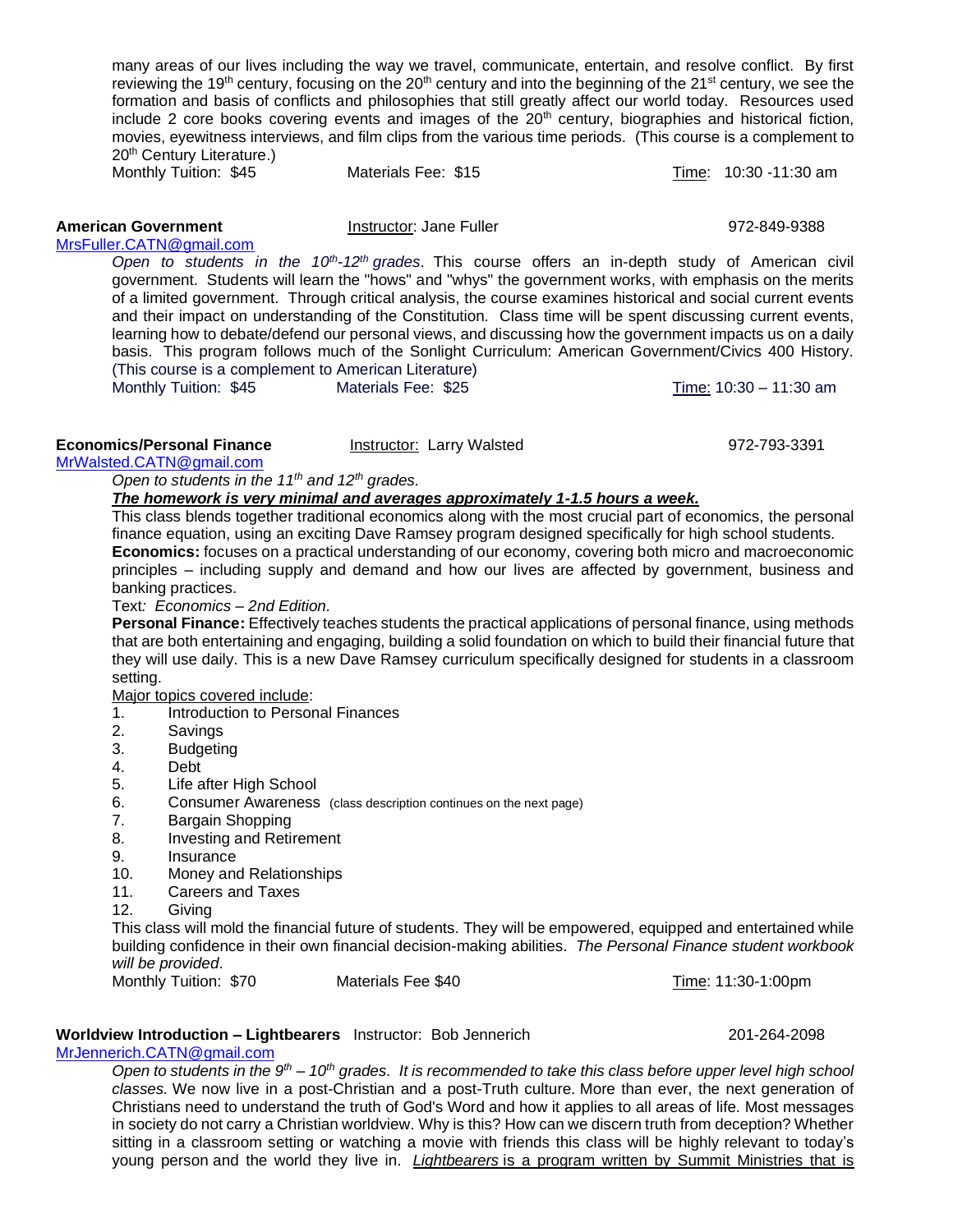designed to help students clearly understand the tenets of the Biblical worldview, and how those tenants compare to alternative worldviews in today's culture. Students will learn how to apply their Christian faith to every area of life: theology, philosophy, ethics, biology, sociology, psychology, law, politics, economics, and History. Some of the major worldviews covered include: transcendentalism, atheism, secularism / naturalism, postmodernism and deism. Associated issues such as ethics, abortion, apologetics, same-sex marriage, evolution, homosexuality and moral relativism will be discussed. Current events will be a frequent topic of group discussion. Students are responsible for purchasing their own books: The *Lightbearers Student Workbook*, 3rd Edition (\$19.95 at last check) and *How To Be Your Own Selfish Pig* by Susan Schaeffer Macaulay (\$9.95 at last check). Both can be purchased at [summit.org.](http://summit.org/) **Estimated homework time: 1-3 hours/week.**

Monthly Tuition: \$45 Materials Fee: \$25 Time: 8:30 – 9:30 am or 11:30 – 12:30 pm

### **Worldview Advanced - UTT** and instructor: Bob Jennerich 201-264-2098

[MrJennerich.CATN@gmail.com](mailto:MrJennerich.CATN@gmail.com)

*Recommended for students in 11-12th grades. Understanding the Times* is a digital discussion-driven worldview course designed by Summit Ministries to equip students to become champions of the Christian faith - before heading off to any university, and/or the workforce. The writers of the program believe that those who are using this curriculum are playing a major strategic role in equipping the next generation of Christian men and women. *The curriculum* brings a host of Christian worldview and apologetic ideas into focus. It is designed to help students understand the system of belief of the Christian worldview and how it compares with the beliefs of other leading worldviews such as Islam, Secular Humanism, Marxism, New Spirituality, and Postmodernism. We will cover a host of hot topics in this class. Current events will also be a frequent topic of group discussion in the classroom. Students are responsible for purchasing their own books: *Understanding the Times: A Survey of Competing Worldviews* and the associated workbook. Both can be purchased at [summit.org.](http://summit.org/) **This class or 20th Century Lit is required for all students graduating with CATN.** Monthly Tuition:  $$45$  Materials Fee:  $$25$  Time:  $10:30 - 11:30$  am

# **SPEECH and HUMANITIES**

## **Speech and Communication Instructor:** Lisa Pfeifer 214-418-1126

[MrsPfeifer.CATN@gmail.com](mailto:MrsPfeifer.CATN@gmail.com)

Recommended for 10<sup>th</sup>-12<sup>th</sup> grades. Students will learn essential communication skills by studying interpersonal communication, group communication, and conflict management. In-class assignments will help reinforce fundamental principles of speech and communication. Additionally, students will be required to prepare different types of speeches and present them to the class. Group presentations, where students collaborate with others, will also be assigned. Monthly Tuition: \$45 Materials Fee: \$10 Time: 1:30 – 2:30 pm

### **GEOGRAPHY\_\_\_\_\_\_\_\_\_\_\_\_\_\_\_\_\_\_\_\_\_\_\_\_\_\_\_\_\_\_\_\_\_\_\_\_\_\_\_\_\_\_\_\_\_\_\_\_\_\_\_\_\_**

**Geography Instructor: Leigh Gibson Instructor: Leigh Gibson** 1972-974-1177

[MrsGibson.CATN@gmail.com](http://MrsGibson.CATN@gmail.com/)

*Open to students in the 9<sup>th</sup> – 12<sup>th</sup> grades. This course involves learning all aspects of Cultural Geography.* Continent by continent, we will tour the nations and learn traditional geographical knowledge including countries, river systems, mountain ranges, bodies of water, and other important landmarks. The students will learn about the belief systems and heritage of the people groups living in the areas studied, in addition to the political boundaries, economic conditions, and systems of governance of the nations. This course caters to all learning styles through the creative use of games, drawing, coloring, videos, mnemonics, maps, pictography, and review. The students will gain confidence in knowing and understanding this amazing world that God created. During the year, the student will give oral presentations, enjoy international cuisine, hear missionary stories, and have an awareness of current events around the world. The primary text for this class is *Cultural Geography 4thEd.*, BJU Press along with the activity book. It is recommended to take this course either prior to or during the study of 20th Century World History.

Monthly Tuition: \$45 Materials Fee: \$20 Time: 9:30 – 10:30 am or 11:30 – 12:30 pm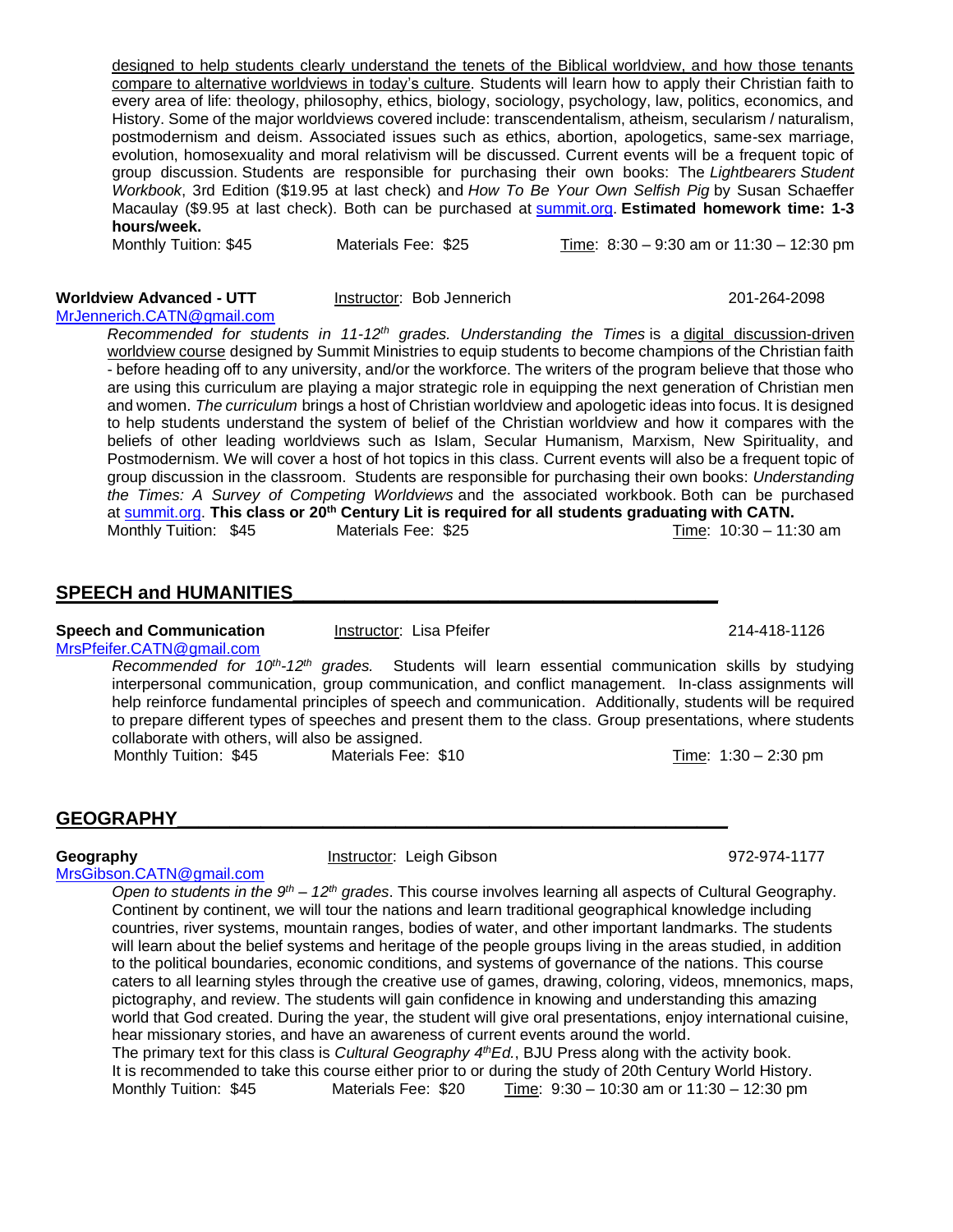| negative numbers, order of operations, solving for the unknown, and other topics listed on the Math-U-See                                                                                                                                                                                                                                                                                                                                                                                                                                                                                                                                                                                                                                                                                                                                                                                                                                                                                                                                                                                                                                                                                                                                                                                                                                                                                                                                                                                                                                                                     |                     | TOTOGODICI. THOTO, RANTING PRODUTION ROOK HOLLE MARTE OF OCO MODORO TOODHITIOHAGA. THIS OROS OO MOTO |              |                      |
|-------------------------------------------------------------------------------------------------------------------------------------------------------------------------------------------------------------------------------------------------------------------------------------------------------------------------------------------------------------------------------------------------------------------------------------------------------------------------------------------------------------------------------------------------------------------------------------------------------------------------------------------------------------------------------------------------------------------------------------------------------------------------------------------------------------------------------------------------------------------------------------------------------------------------------------------------------------------------------------------------------------------------------------------------------------------------------------------------------------------------------------------------------------------------------------------------------------------------------------------------------------------------------------------------------------------------------------------------------------------------------------------------------------------------------------------------------------------------------------------------------------------------------------------------------------------------------|---------------------|------------------------------------------------------------------------------------------------------|--------------|----------------------|
| website.<br>Text: Math U See Pre-Algebra Student Workbook & Test Booklet                                                                                                                                                                                                                                                                                                                                                                                                                                                                                                                                                                                                                                                                                                                                                                                                                                                                                                                                                                                                                                                                                                                                                                                                                                                                                                                                                                                                                                                                                                      |                     |                                                                                                      |              |                      |
| Monthly Tuition: \$40                                                                                                                                                                                                                                                                                                                                                                                                                                                                                                                                                                                                                                                                                                                                                                                                                                                                                                                                                                                                                                                                                                                                                                                                                                                                                                                                                                                                                                                                                                                                                         | Materials Fee: \$20 |                                                                                                      |              | Time: 1:30 - 3:00pm  |
| Algebra 0.5                                                                                                                                                                                                                                                                                                                                                                                                                                                                                                                                                                                                                                                                                                                                                                                                                                                                                                                                                                                                                                                                                                                                                                                                                                                                                                                                                                                                                                                                                                                                                                   |                     | Instructor: Lori Taylor                                                                              | 214-870-2242 |                      |
| MrsTaylor.CATN@gmail.com<br>Course Description: This course serves as a transition between Pre-Algebra and Algebra as students solidify prealgebra<br>skills while learning to solve math problems analytically and learn the elementary concepts of algebra. The first half of<br>the course focuses on learning the algebraic process to build a strong foundation and fluency in prealgebra mathematics.<br>The algebraic process is also applied as the course introduces geometry and discrete mathematics. Sixty percent of the<br>lessons in Saxon Algebra 1/2 are covered in the first half of the academic year without a calculator. The remaining<br>lessons, which focus on an introduction to algebra, are covered in the second half. The curriculum is supplemented with<br>worksheets to provide singular focus and practice on word problem solving skills, real number properties, linear equations,<br>linear graphs, and polynomials. Worksheets are introduced after lesson sixty. Other topics include prime and composite<br>numbers; fractions and decimals; order of operations, exponents, roots, ratios, proportions, probability, unit conversions,<br>Pythagorean Theorem, and more. Saxon utilizes an incremental approach to math which introduces new concepts in<br>small steps while reviewing previously learned material. Online study/help sessions are available as needed.<br>Text: Saxon Algebra $1/2$ , $3rd$ edition (Students should purchase the textbook and the solutions manual.)<br>Monthly Tuition: \$55 Materials Fee: \$20 |                     |                                                                                                      |              | Time: 1:30 - 3:00 pm |
| <b>Math Foundations/Individualized Instruction</b><br>MrMotter.CATN@gmail.com                                                                                                                                                                                                                                                                                                                                                                                                                                                                                                                                                                                                                                                                                                                                                                                                                                                                                                                                                                                                                                                                                                                                                                                                                                                                                                                                                                                                                                                                                                 |                     | Instructor: Jon Motter                                                                               | 972-897-9490 |                      |
| Open to students in the $10^{th}$ – $12^{th}$ grades. Some students experience challenges mastering critical<br>mathematical concepts that are essential to success with higher-level<br>mathematics. This course is intended to review and reinforce key mathematical<br>skills so that students can successfully pursue higher-level STEM-related classes.<br>Specifically, students will review subjects such as arithmetic calculation,<br>measurements, geometry, fractions, ratios, probability, and statistics. Moreover,<br>students will review concepts such as the metric system, repeating decimals,<br>scientific notation, Pi, graphing inequalities, and the slope intercept form of linear<br>equations. In addition, major mathematical theories, such as the Pythagorean<br>theorem, will be reviewed. Finally, students will apply these concepts to SAT-type<br>problems so that they can successfully integrate concepts with mathematics test<br>questions in a variety of formats. A graphing calculator (TI-84 or higher) is required<br>as part of the course. We will have two assigned textbooks for the class: (1) Saxon<br>Math Homeschool 8/7, 3 <sup>rd</sup> Edition (students should purchase both the textbook and<br>the solutions manual); and (2) Kaplan SAT Test Preparation 7 <sup>th</sup> Edition.                                                                                                                                                                                                                                   |                     |                                                                                                      |              |                      |
| Monthly Tuition: TBD                                                                                                                                                                                                                                                                                                                                                                                                                                                                                                                                                                                                                                                                                                                                                                                                                                                                                                                                                                                                                                                                                                                                                                                                                                                                                                                                                                                                                                                                                                                                                          |                     |                                                                                                      | Time: TBD    |                      |

**PreAlgebra Instructor: Cindy Moser Instructor: Communist Communist Communist Communist Communist Communist Communist Communist Communist Communist Communist Communist Communist Communist Communist Communist Communist** [MrsMoser.CATN@gmail.com](mailto:MrsMoser.CATN@gmail.com)

**MATH\_\_\_\_\_\_\_\_\_\_\_\_\_\_\_\_\_\_\_\_\_\_\_\_\_\_\_\_\_\_\_\_\_\_\_\_\_\_\_\_\_\_\_\_\_\_\_\_\_\_\_\_\_\_\_\_\_\_\_**

*Prerequisite*: None, taking placement test from Math-U-See website recommended. This class covers

# *Prerequisite***:** Completion of a Pre-Algebra course with a grade of 'B' or better. *Course description:* This course covers the topics typically covered in a High School Algebra 1 course.

[MrsTaylor.CATN@gmail.com](mailto:MrsTaylor.CATN@gmail.com)

Following the outline of Foerster's Algebra 1 textbook, the course begins by applying the basic math operations to signed numbers, fractions, and expressions with one variable while learning the basic properties of math. Once these basic properties are mastered, the course then continues with polynomials, quadratic equations, linear equations, graphing, data/probability, radical algebraic expressions, exponents, scientific notation, inequalities, and functions. Foerster's Algebra 1 is comprehensive in scope and is highly rated for its clarity and logical thorough progression of math concepts.

*This course includes students notes for each class. A weekly homework worksheet supplements this course* to review and solidify concepts previously learned and to introduce new material in smaller steps. Applicable SAT and ACT like questions are also included on the weekly worksheet. Additional online study/help sessions are scheduled as needed.

*Text: Foerster Algebra 1, Classics Edition (Algebra 1: Expressions, Equations, and Applications),* Paul A. Foerster, Prentice-Hall

Monthly Tuition: \$60 Materials Fee: \$30 November 2012 1:00 Time: 8:00 – 9:30 am

**Algebra 1** Instructor: Lori Taylor 214-870-2242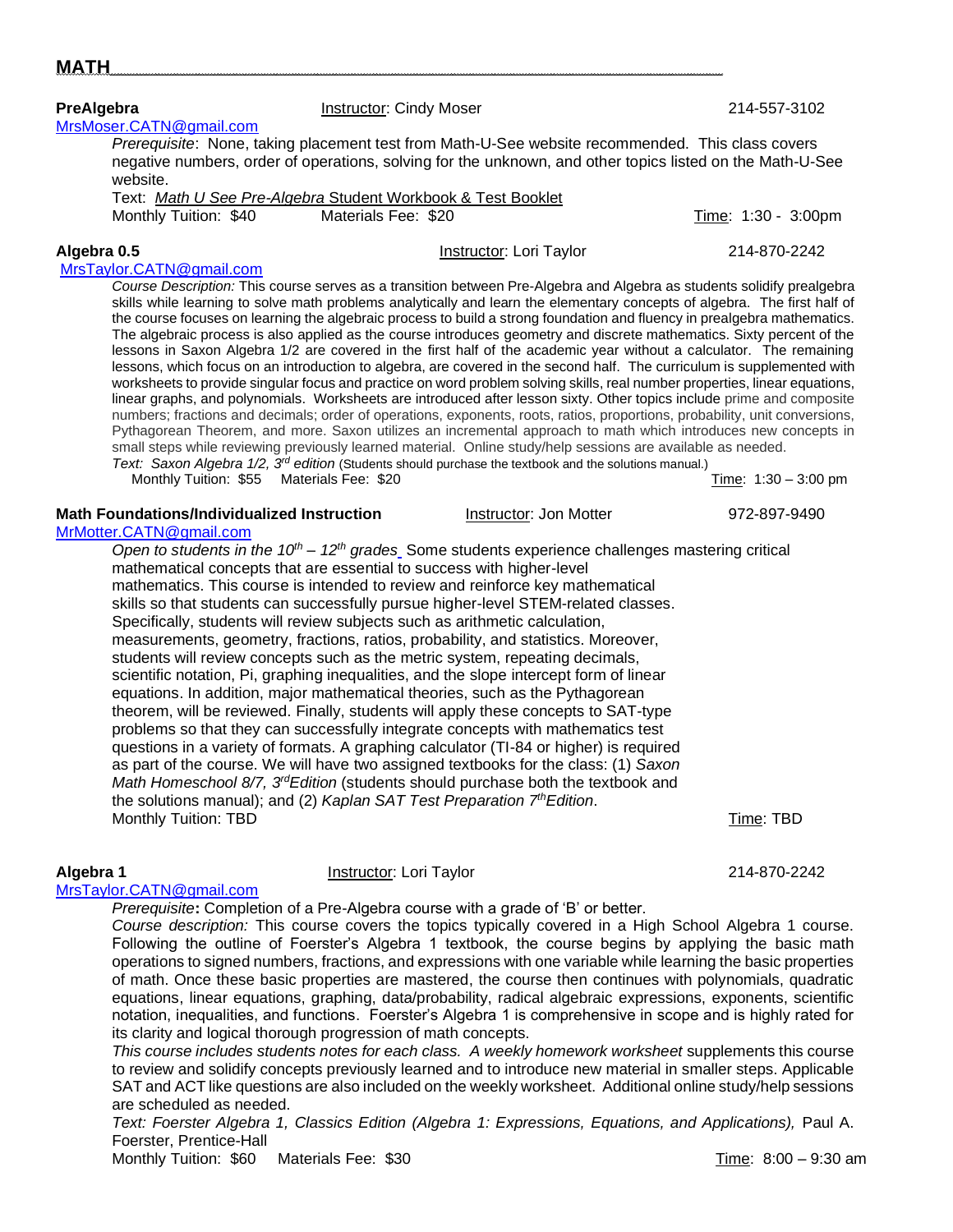| MrsPrice.CATN@gmail.com              |                                                                                                                                                                                 |                   |
|--------------------------------------|---------------------------------------------------------------------------------------------------------------------------------------------------------------------------------|-------------------|
|                                      | Prerequisite: Completion of Algebra 1 with a grade of 'B' or better.                                                                                                            |                   |
|                                      | Course Description: This class features a proof-based approach to geometry. We will cover lines, angles,                                                                        |                   |
|                                      | direct and indirect proofs, congruence, inequalities, parallel lines, quadrilaterals, transformations, area,<br>similarity, triangles, circles, concurrence theorems, and more. |                   |
|                                      | Text. Geometry: Seeing, Doing, Understanding, 3rd Edition by Harold R. Jacobs.                                                                                                  |                   |
| Monthly Tuition: \$60                | Materials Fee \$15                                                                                                                                                              | Time: 11:30 - 1pm |
| Algebra 2<br>MrsPrice.CATN@gmail.com | Instructor: Michelle Price                                                                                                                                                      | 214-507-9549      |

*Prerequisite*: Completion of Algebra 1 with a grade of 'B' or better and preferably Geometry. *Course Description*: This course will cover the topics typically covered in a High School Algebra 2 course. Designed to prepare students for pre-calculus and college level math, this text will develop and illustrate the algebra skills in the context of functions. The applications include mathematical modeling of realworld situations. The topics covered in this course include functions and relations, systems of linear equations and inequalities, quadratic functions, higher degree polynomials, complex numbers, exponential and logarithmic functions, rational and irrational algebraic functions, and more. A Home Study Companion Flash Drive is available which is a video instruction of each lesson and detailed solutions of approximately half of the problems in the text. A graphing calculator (TI-84 or higher) is required as part of this course. *Text*: *Paul A. Foerster's Algebra and Trigonometry: Functions and Applications* Monthly Tuition: \$60 Materials Fee:\$20 Monthly Time: 1:30 - 3pm

| <b>Pre-Calculus</b>     |                                   | Instructor: Jon Motter                                                                                                                                             | 972-897-9490                          |
|-------------------------|-----------------------------------|--------------------------------------------------------------------------------------------------------------------------------------------------------------------|---------------------------------------|
| MrMotter.CATN@gmail.com |                                   |                                                                                                                                                                    |                                       |
|                         |                                   | Prerequisite: Successful completion of Algebra 2 and Geometry.                                                                                                     |                                       |
|                         |                                   | Course Description: Entry to the Pre-Calculus course follows successful completion<br>of Algebra 2 and Geometry. Its purpose is to prepare the student for college |                                       |
|                         |                                   | Calculus and related STEM classes. The course provides in-depth coverage of                                                                                        |                                       |
|                         |                                   | trigonometry, logarithms, analytic geometry, and upper-level algebraic concepts.                                                                                   |                                       |
|                         |                                   | Intermediate algebraic concepts will be reviewed, and related to lessons about                                                                                     |                                       |
|                         |                                   | functions, matrices, and statistics. A graphing calculator (TI-84 or higher) is                                                                                    |                                       |
|                         |                                   | required as part of the course. Saxon Advanced Math, 2 <sup>nd</sup> Edition is the assigned                                                                       |                                       |
|                         |                                   | textbook for this course. Students should purchase both the textbook and the                                                                                       |                                       |
|                         | solutions manual for this course. |                                                                                                                                                                    |                                       |
|                         | Monthly Tuition: \$60             | Materials Fee: \$20                                                                                                                                                | <u>Time</u> : $1:30 - 3:00 \text{pm}$ |
|                         |                                   |                                                                                                                                                                    |                                       |

**Calculus** Instructor: Jon Motter 972-897-9490 [MrMotter.CATN@gmail.com](mailto:MrMotter.CATN@gmail.com)

Prerequisite: Successful completion of Pre-Calculus.

Course Description: Entry to the Calculus course follows successful completion of Pre-Calculus. Its purpose is to prepare the student for college Calculus, as well as other higher level math courses. The course provides a condensed summary of key algebra, trigonometry and analytic geometry concepts. The main focus of the class is the exploration of limits, functions, differentiation, and integration. Theoretical concepts are applied to physical situations regarding area and volume. A graphing calculator (TI-84 or higher) is required as part of the course. *Saxon Calculus, 2nd Edition* is the assigned textbook for this course. Students should purchase both the textbook and the solutions manual for this course.

Monthly Tuition: \$60 Materials Fee: \$20 Time: 11:30 – 1:00pm

#### **Geometry Instructor: Michelle Price 214-507-9549 Community**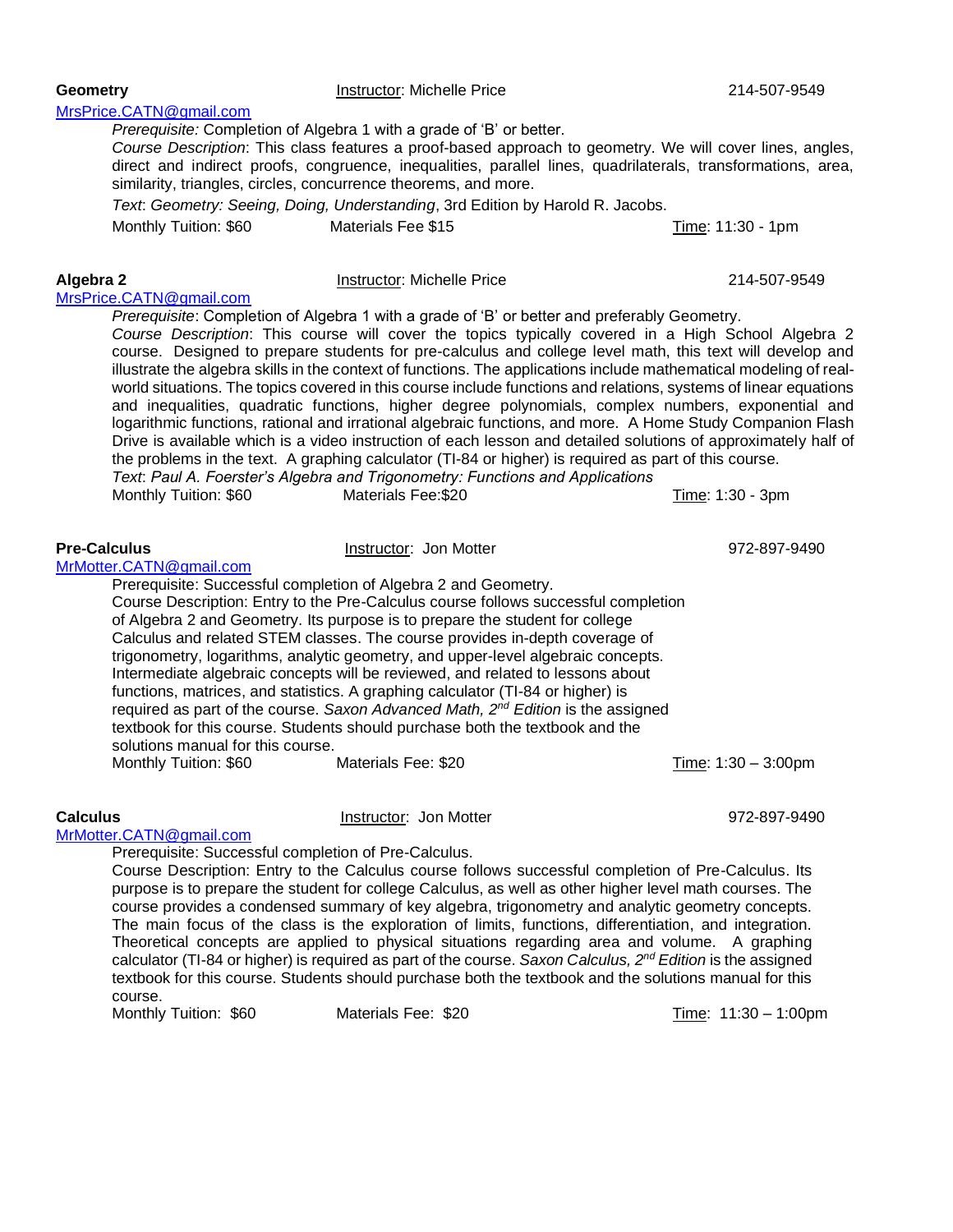### *Using Apologia Science Curriculum, the following science classes are offered:*

| <b>General Science</b><br>MrsMoser.CATN@gmail.com                                                   | <b>Instructor: Cindy Moser</b>                                                                                                                                                                                                                                                                                                                                    | 214-557-3102                                                                                                                                                                                                                                                                                                                                                                                                                                                                                                                                                                                                                                                                                                                                                                                                                                                                                                                                                                                                                           |
|-----------------------------------------------------------------------------------------------------|-------------------------------------------------------------------------------------------------------------------------------------------------------------------------------------------------------------------------------------------------------------------------------------------------------------------------------------------------------------------|----------------------------------------------------------------------------------------------------------------------------------------------------------------------------------------------------------------------------------------------------------------------------------------------------------------------------------------------------------------------------------------------------------------------------------------------------------------------------------------------------------------------------------------------------------------------------------------------------------------------------------------------------------------------------------------------------------------------------------------------------------------------------------------------------------------------------------------------------------------------------------------------------------------------------------------------------------------------------------------------------------------------------------------|
| 2019.                                                                                               | science: Earth Science, Biology, Chemistry, Physics, Marine Science and Environmental Science.                                                                                                                                                                                                                                                                    | Open to students in 7th and 8th grade; this class provides an in-depth introduction to science and the scientific<br>method, including labs and lab reports. Other topics covered include an introduction to various branches of<br>Text: Apologia Exploring Creation with General Science, 3 <sup>rd</sup> Edition by Sherri Seligson, released in Spring                                                                                                                                                                                                                                                                                                                                                                                                                                                                                                                                                                                                                                                                             |
| Monthly Tuition: \$40                                                                               | Materials Fee: \$15                                                                                                                                                                                                                                                                                                                                               | Time: 10:30 - 11:30 am                                                                                                                                                                                                                                                                                                                                                                                                                                                                                                                                                                                                                                                                                                                                                                                                                                                                                                                                                                                                                 |
| <b>Physical Science</b><br>MrsMoser.CATN@gmail.com                                                  | <b>Instructor: Cindy Moser</b>                                                                                                                                                                                                                                                                                                                                    | 214-557-3102                                                                                                                                                                                                                                                                                                                                                                                                                                                                                                                                                                                                                                                                                                                                                                                                                                                                                                                                                                                                                           |
| Monthly Tuition: \$40                                                                               | chemistry and physics in the life sciences, and the final module on physical science research.<br>Materials Fee: \$15                                                                                                                                                                                                                                             | Prerequisite: For students in 8th or 9th grade, concurrently at a minimum of pre-algebra math level and able<br>to work with fractions and decimals. Physical Science will first review concepts covered in General Science,<br>including the scientific method, making observations, hypotheses, analyzing data, and measuring. This will<br>be followed by four modules of chemistry, six modules of physics, modules on Earth science, a module on<br>Text: Apologia Exploring Creation with Physical Science 3 <sup>rd</sup> edition by Vicki Dincher, released in Spring 2020<br>Time $11:30 - 12:30$ pm                                                                                                                                                                                                                                                                                                                                                                                                                          |
| <b>Biology</b><br>MrsThorne.CATN@gmail.com                                                          | Instructor: Stacy Thorne                                                                                                                                                                                                                                                                                                                                          | 214-755-4993                                                                                                                                                                                                                                                                                                                                                                                                                                                                                                                                                                                                                                                                                                                                                                                                                                                                                                                                                                                                                           |
| confidence.<br>Text: Apologia Exploring Creation with Biology, 3rd Edition<br>Monthly Tuition: \$70 | reproduction, genetics, evolution, and ecology, we simultaneously practice hands-on lab learning through<br>application of the topics and their importance to our living world. Major concepts are introduced early and<br>biological processes as we recognize the work of God as Creator.<br>Materials Fee: \$40 Dissection Kit \$10 (you may provide your own) | Open to students in the $9th$ -11 <sup>th</sup> grades. The focus of this class is to foster the exploration of God's creation.<br>As we study the five major kingdoms, cell structure and function, cellular respiration, photosynthesis, DNA,<br>microscopic studies, creative experiments, and specimen dissection. This allows for discussion and real-life<br>continually applied throughout the course. This allows a deep-rooted understanding of living organisms and<br>Module work is submitted online so students receive immediate responses and can check their<br>comprehension. Additional study sessions are available online prior to each test to ensure student<br>Time: $9:30 - 11:00$ am, $11:30 - 1$ pm or $1:30 - 3$ pm                                                                                                                                                                                                                                                                                         |
| <b>Chemistry</b>                                                                                    | Instructor: Lori Taylor                                                                                                                                                                                                                                                                                                                                           | 214-870-2242                                                                                                                                                                                                                                                                                                                                                                                                                                                                                                                                                                                                                                                                                                                                                                                                                                                                                                                                                                                                                           |
| MrsTaylor.CATN@gmail.com                                                                            | reasoning and problem-solving skills. Additional online study/help sessions are available as needed.<br>Text: Apologia Exploring Creation with Chemistry, 3 <sup>rd</sup> Edition, 2 <sup>nd</sup> or later printing, Plourde and Hughes                                                                                                                          | Prerequisite: For students in the tenth grade or higher; having completed Biology and Algebra I with a "B" or<br>above. Course Description: With an atoms first approach, this general chemistry course provides a thorough<br>introduction to the study of matter and changes in matter. Topics include atomic structure, molecular structure,<br>molecular geometry, chemical reactions, mole concept, stoichiometry, acid and base reactions, solutions, gas<br>laws, thermodynamics, kinetics, equilibrium, and redox reactions. All the experiments in the curriculum are<br>completed with additional labs and demos to enhance learning. Labs include building 3-D models of<br>molecules, testing electrical conductivity, calculating the width of a molecule, performing an acid/base<br>titration, recognizing limiting reactants, using the ideal gas equation, building a simple galvanic cell, and more.<br>Approximately half of the class is math as applied to chemistry problems helping students learn quantitative |

Monthly Tuition:  $$65$  Materials Fee:  $$40$  Time:  $9:45 - 11:15$  am or  $11:30 - 1$  pm